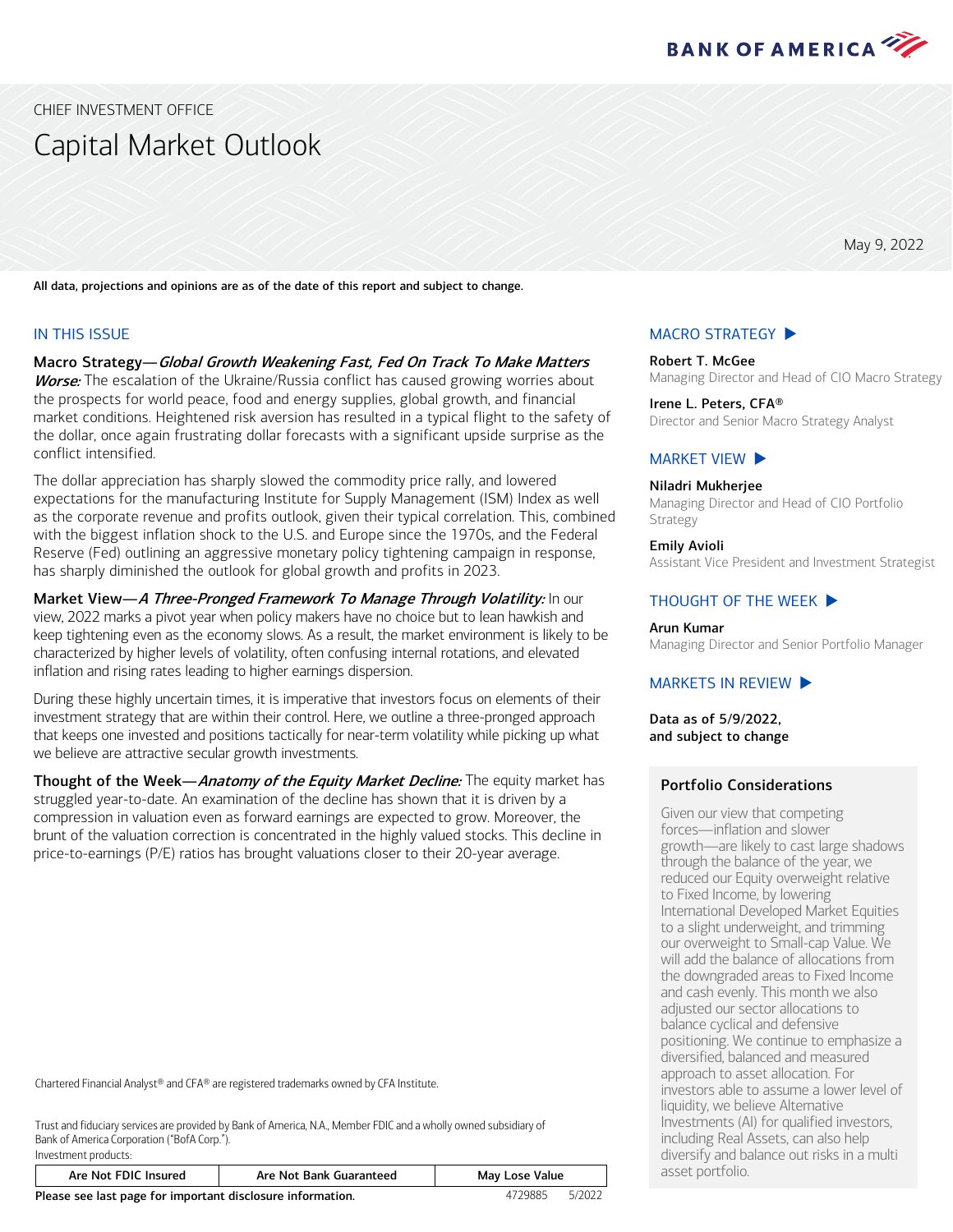### <span id="page-1-0"></span>MACRO STRATEGY

## Global Growth Weakening Fast, Fed On Track To Make Matters Worse

# *Robert T. McGee,* Managing Director and Head of CIO Macro Strategy *Irene L. Peters, CFA®,* Director and Senior Macro Strategy Analyst

Declining odds for a quick resolution of the Ukraine/Russia conflict have darkened global growth prospects already affected by the biggest U.S. and European inflation shock since the 1970s and virus shutdowns in China. With the Fed also telegraphing aggressive plans to re-anchor inflation closer to its 2% target, financial conditions have tightened meaningfully, creating growing headwinds for the U.S. economy. Credit spreads have continued to decompress, mortgage rates have surged to their highest level in about 12 years, and the dollar has surprised to the upside.

The dollar's sharp 8% year-over-year (YoY) appreciation on a trade-weighted basis, along with the global energy-supply crisis and collapse of business/consumer confidence and growth prospects in Europe are materially dimming the outlook for the manufacturing ISM Index. We now believe that conditions are in place for the index to drop near the critical 50 level that separates expansions from recessions this year, with risks to the downside. Given its strong correlation with earnings revisions ratios and equity market returns, this faster-than-previouslyanticipated deterioration in the manufacturing ISM outlook further lowers our corporate revenues and profit forecasts.

According to surveys, U.S. sales in China and Europe have already declined as economic conditions in these two major contributors to S&P 500 revenues and profits have worsened. In fact, not least because the inflation shock is now slightly larger than in 1973-1974, Europe is moving closer to a recession, with real growth expected to be weak or zero this year. According to Applied Global Macro Research, eurozone consumer spending remained below pre-pandemic levels in Q1 2022, and it is now expected to be flat to lower over the next 12 months, as real disposable incomes are on track to fall to 2017 levels. Basically, Europe is already in "stagflation" and faces risks of a serious economic crisis as it attempts to end its reliance on Russian energy supplies. The negative effect of the Ukraine crisis on energy supply and prices as well as on business and consumer confidence creates significant headwinds for global growth and U.S. corporate revenue growth and profits.

While U.S. auto sales remain depressed due to continued supply chain problems and low inventories, pent-up demand for both motor vehicles and housing remains elevated. Nevertheless, consumer spending growth is likely to soften under the burden of high inflation and tightening financial conditions. Leading indicators for equipment investment in the U.S. and Europe are also starting to point to weak-to-moderate growth ahead, as higher inflation, rising interest rates, elevated energy prices, softening profits growth, and growing uncertainty and risk aversion start taking their toll on economic activity. At the same time, inventories have been rebuilt in emerging markets (EM), and that will be a drag on the EM manufacturing cycle for the remainder of the year, as will the Chinese virus shutdowns, given their restraining effect on Asian trade and manufacturing activity.

With labor, energy and materials costs surging and revenue growth expectations revised to the downside (we now see S&P 500 revenues decelerating rapidly from +12% year over year in Q1 2022 to about 5%, or less, by early-to-mid 2023), the U.S. corporate profit margins outlook has deteriorated significantly, with a quick and deep downturn next year even more likely than it seemed just two months ago, as discussed in earlier reports. Indeed, 1) cost inflation tends to lag slowing revenue growth (inflation is a lagging indicator), causing margins to decline quickly once economic growth starts to weaken, and surprisingly aggressive Fed tightening plans greatly increase the likelihood of this outcome; 2) as noted above, revenues from abroad are declining fast, not least because of negative dollar-appreciation effects; 3) slower business revenues and profits tend to restrain investment, further lowering economic growth; 4) an appreciating dollar encourages rising imports and discourages exports; 4) corporate net-interest expense will rise with interest rates; and 5) unprecedented labor-supply constraints are pushing labor costs up at the fastest pace in decades, eroding margins.

High input prices, such as for energy, can be inflationary or deflationary depending on how monetary policy responds. Up until now, with the U.S. money supply growing at the fastest pace since War World II (WWII), policy has been highly accommodative of rising input prices. Ultra-

#### Investment Implications

The Fed's plan to massively shrink its balance sheet over the next two years suggests the investment environment may become even more challenging. In our view, profit margins are likely to drop significantly from elevated current levels. We have thus increased our tactical tilt to more defensive assets and sectors by raising the allocation to the Healthcare and Utilities sectors while reducing the allocation to Consumer Discretionary and Technology. Dividend income is typically a bigger part of returns during downturns.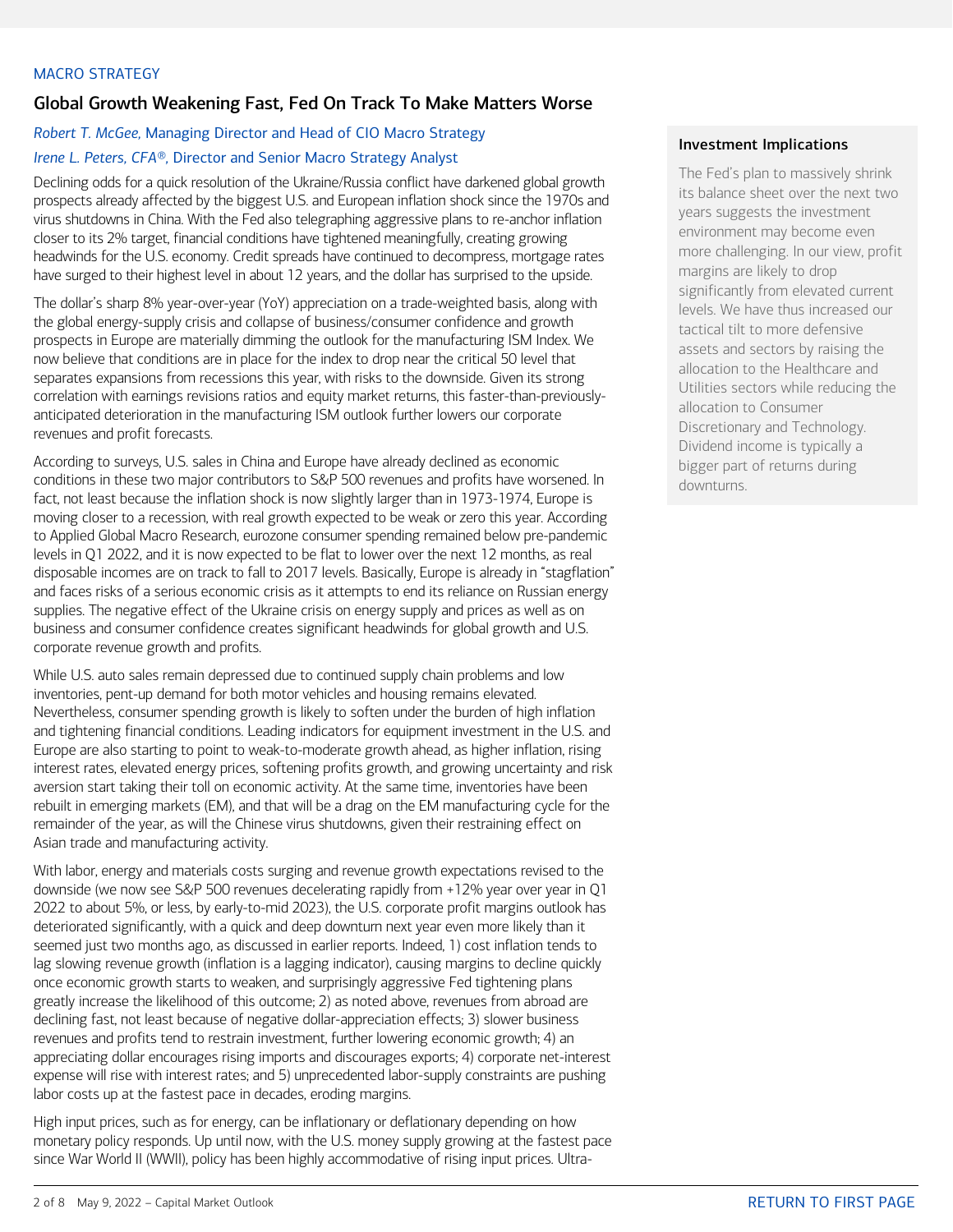easy monetary policy has kept demand for energy strong, for example, and has allowed price increases to be passed through, creating inflation across the spectrum of goods and services. Profit margins have held up as a result of this ability to pass through high input prices.

That is changing now, as liquidity conditions tighten with central bank around the world raising interest rates. The dollar surge in recent months is a sign that dollar liquidity to pay for the doubling of the world's energy bill is becoming strained as the U.S. base-money supply begins to shrink (Exhibit 1). Countries that import food and energy, where prices have surged, are seeing sharp deterioration in their current account balances that are putting downward pressure on their currencies and forcing them to use their dollar foreign-exchange reserves to plug the gap. In contrast, the U.S. and other food, energy and commodity exporters are seeing relative currency strength.





Sources: Federal Reserve Board; Chief Investment Office. Data as of May 5, 2022.

As the supply of dollars in the global economy comes under pressure and as the scramble to pay high energy bills puts extreme pressure on global dollar liquidity, high energy prices shift from a force transmitting inflation to a force for disinflation. Even though the Fed has just started to withdraw dollar liquidity, this process is well under way. As shown in Exhibit 1, the monetary base declined at a 25% annualized rate as the Fed ended quantitative easing (QE) in the first quarter. What's more, plans to shrink the balance sheet by \$95 billion per month for the indefinite future imply the fastest, biggest reduction in central bank liquidity on record. In our view, the risk of outright contraction in the money supply later this year and next will likely keep upward pressure on the dollar and create the risk of wild swings from 40-year-high inflation to renewed deflationary risks. In other words, the Fed appears headed from one extreme to another, creating massive economic disruption, instability and uncertainty in the process.

Obviously, the Fed can stop draining liquidity before the effect is too damaging to the economy, as it did in December 2018, when the fallout from excessive QT caused it to halt its projected rate hikes for 2019 and to end its balance-sheet contraction sooner than planned. In fact, the Fed had to reverse course, cutting rates in 2019. This time around, the forward rates curve in the money market is also building in such a reversal despite the Fed's current hawkish talk. Still, there is tremendous uncertainty about how hard the Fed will squeeze the economy in the meantime, and a lot will depend on how rapidly inflation comes down over the next year.

We expect market volatility to remain elevated and the shift to more defensive areas of the equity market, like Healthcare and Utility stocks, to help provide some shelter from the storm. Once a reversal in Fed policy becomes visible, it's likely that long-term rates will peak for this cycle, giving bonds an advantage over Equities should a recession materialize in 2023 or 2024, as seems increasingly likely. Dividend income typically becomes a larger part of the overall return to Equities during economic slowdowns, helping explain why dividend stocks have outperformed the S&P 500 so far this year.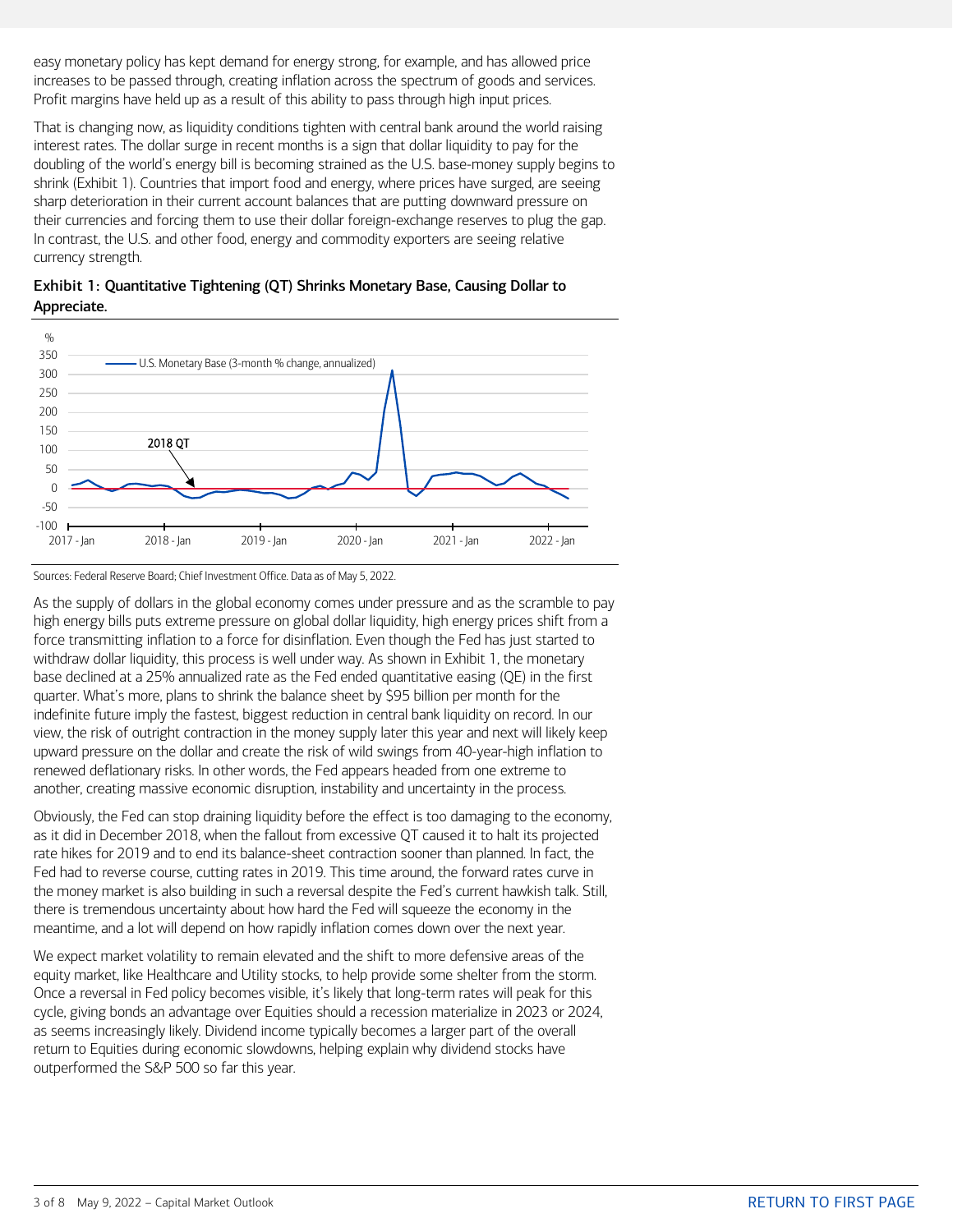# <span id="page-3-0"></span>A Three-Pronged Framework to Manage through Volatility

## *Niladri Mukherjee,* Managing Director and Head of CIO Portfolio Strategy *Emily Avioli,* Assistant Vice President and Investment Strategist

Since the Global Financial Crisis, investors have greatly benefited from the "everyone gets a trophy" liquidity regime driven by the dovish leaning of global central banks at the first hint of a growth slowdown. While a sluggish inflationary environment justified this stance, now with inflation levels at 40-year highs, 2022 marks the pivot year when policy makers have no choice but to lean more hawkish and keep tightening even as the economy slows. As a result, the environment is likely to be characterized by higher levels of volatility, often confusing internal rotations, and elevated inflation and rising rates leading to higher earnings dispersion.

While the business cycle and the Fed's rate hiking path is not in our control, maintaining a disciplined and proactive investment strategy to help manage risk is. We suggest considering a three-pronged approach, as outlined below, that keeps one invested and positions tactically for near-term volatility while picking up what we believe are attractive secular growth investments.

Part 1: The foundation of diversification and appropriate rebalancing Having an appropriate balance of traditional and alternative assets can help optimize a portfolio's risk/return tradeoff over the long term. Even if near-term trends seem treacherous, investors should fade the natural tendency to time market developments in a substantial way and keep maintaining the balance of global diversification, interest rate and credit risk, and Value and Growth exposure. Long-term investors are usually rewarded for their patience because the probability of negative returns in the S&P 500 over a [1](#page-3-1)0-year time horizon is only  $6\%$ .<sup>1</sup>

While excessive trading is not beneficial from a performance and tax-efficiency standpoint, appropriate rebalancing of multi-asset portfolios helps with risk management. When implemented at an appropriate time, rebalancing from appreciated Equity positions into Fixed Income can help protect gains and help build ballast as the business cycle ages. Meanwhile, income seeking investors could potentially consider short-term bonds where income opportunities are much improved from just a few months back—the 2-year treasury yield is 2.7%, up 200 basis points (bps) in four months.

Part 2: Tactical tilts and implementation to help manage through elevated inflation and nearterm volatility The current high levels of inflation should persist for some time and, therefore, at a broader level, emphasizing certain cyclical Equities and Real Assets is preferable. Additionally "below the index," implementing some exposure to dividend-growth, high-quality and Equity Hedge may help to manage through volatile times.

Dividend-growth Equities may offer an attractive combination of higher quality, better earnings growth and some insulation against rising rates. Historically, dividends have contributed close to 40% of total return of the S&P 500.[2](#page-3-2) This was ignored when Equities appreciated by 90% during the period 2019-2021, but dividends should become a more significant contributor.

Quality is subjective, but investment managers usually define it as some combination of good balance sheets, free cash flow generation, defensible profit margins, low earnings variability and high return on equity. Research shows that high-quality stocks outperform low-quality and the broader market over time and tend to exhibit lower variability and drawdowns during recessions.<sup>[3](#page-3-3)</sup> Finally, Equity Hedge strategies may generate alpha while also lowering the volatility of a portfolio, thereby making it easier for investors to "stay the course" and not overreact to market volatility.

Part 3: Selectively picking up secular growth stories Predictions about when a recession may happen are seldom useful for investors because every business cycle is different, and economic metrics project signs of a slowdown with variable accuracy and lags. But throughout the late cycle process, the market presents opportunities that short-term or quantitative rules-based investors divest from. Long-term investors can take advantage of better valuations for pockets within the market that may be out of favor, despite attractive long-term fundamentals. For example, today those opportunities may be within semiconductors, homebuilders, biotechnology, clean energy, robotics and cybersecurity (Exhibit 2). Some of these areas are cyclical and sensitive to higher interest rates and therefore susceptible to further downside. However, the strategy is to keep a long-term perspective, acknowledge that the bottom is impossible to time and start to build positions along the way as episodic volatility hits.

### Portfolio Positioning

Investors should maintain a welldiversified portfolio during times of heightened volatility. We remain underweight Fixed Income and within Equities suggest focusing on U.S. over International, Value, and Commodity-based cyclicals. Real Assets could add additional diversification and inflation protection to portfolios.

<span id="page-3-1"></span><sup>&</sup>lt;sup>1</sup> BofA Global Research, April 29 2022. Based on S&P 500 total returns from 1929- March 2022.<br><sup>2</sup> BofA Global Research, April 13, 2022.

<span id="page-3-2"></span>

<span id="page-3-3"></span><sup>&</sup>lt;sup>3</sup> Clearbridge Investments, May 2021.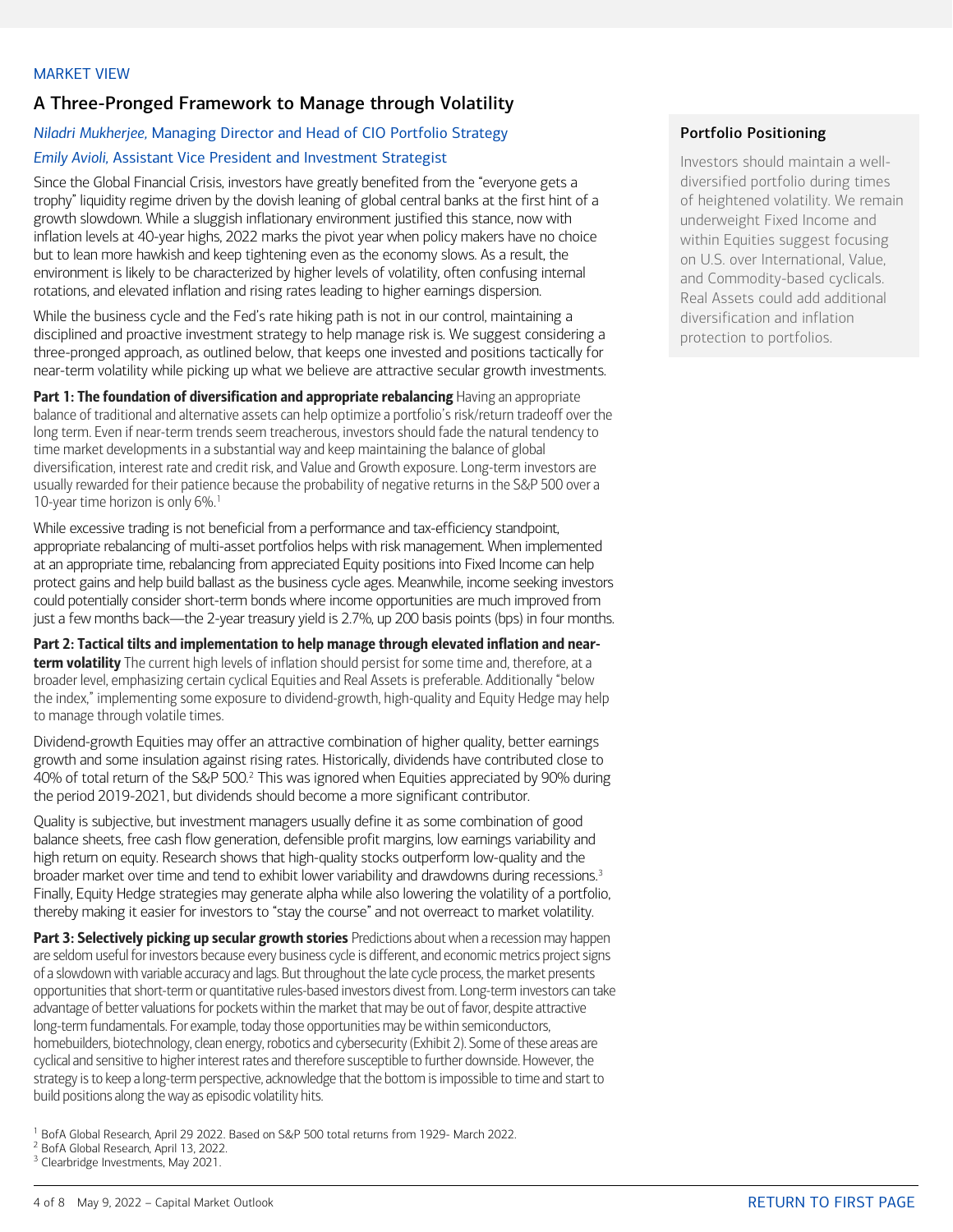Exhibit 2: Opportunities May Exist In Areas Of The Market That Have Fallen Out Of Favor.



Source: Bloomberg. Data from 12/31/2020 – 5/2/2022. Indexes referenced: Philadelphia Stock Exchange Semiconductor Index, S&P Homebuilding Select Industry Index, NASDAQ Biotechnology Index, S&P Global Clean Energy Index, NASDAQ CTA US CTA Artificial Intelligence (AI) and Robotics Index, NASDAQ CTA Cybersecurity Index. Past performance is no guarantee of future results. It is not possible to invest directly in an index. Performance results are extremely short term and do not provide an adequate basis for evaluating performance potential over varying market conditions or economic cycles. Investment results may have been different had another time period been chosen for this example. Please refer to index definitions and important disclosures at the end of this report.

A compelling long-term investment case can be made for each of these areas. Global semiconductor revenue is estimated to grow 13.6% to \$676 billion in 2022, according to Gartner Research. McKinsey & Company analysis suggests the industry's aggregate annual growth could average 6% to 8% a year up to 2030, resulting in a global semiconductor market value of over \$1 trillion by the end of the decade.

Homebuilders should be supported by demographics as millennials enter their prime age for household formation, with the number of 35- to 44-year-olds set to increase by 5 million over the next eight years.<sup>[4](#page-4-0)</sup> Demand has held steady with the millennial share of homebuyers increasing by 6% since last year,<sup>[5](#page-4-1)</sup> even amid tight supply and worsening affordability, which could indicate a need for new construction over the next several years. A reversal of pandemicera trends could provide an additional boost—if the record number of young adults who lived at home in 2020 decreases by 3% by 2024, 1 million new home buyers would enter the market.<sup>[6](#page-4-2)</sup>

Biotechnology should make outsized contributions to the global economy in coming years. A McKinsey study found that in 10 to 20 years, a visible pipeline of biological applications could create approximately \$2 trillion to \$4 trillion of direct global economic impact.[7](#page-4-3) Clean energy should be supported by the massive investment required for a multi-year transition away from fossil fuels. According to BloombergNEF, the required investment in energy supply and infrastructure is estimated to be between \$94 trillion and \$175 trillion over the next three decades to reach net-zero emissions in 2050.

Cybersecurity remains a long-tailed investment theme with an increasingly critical and protected area of enterprise spend. Cybersecurity Ventures estimates that ransomware could cost its victims around \$265 billion annually by 2031, with a 30% YoY growth in damage costs over the next 10 years. BofA Global Research estimates that information security and risk spending will grow at a five-year compound annual growth rate of 10.1% through 2025.

Trends in automation, robotics and artificial intelligence should continue to gather steam in years ahead. Global revenues for the artificial intelligence market are estimated by the International Data Corporation to grow almost 20% yoy to \$432.8 billion in 2022 and reach \$500 billion by 2023. The global robotics market could climb from about \$25 billion to between \$160 billion and \$260 billion by 2030, according to Boston Consulting Group.<sup>[8](#page-4-4)</sup>

## Conclusion

During these highly uncertain times, it is imperative that investors focus on elements of their investment strategy that are within their control. In our view, this includes staying invested and implementing appropriate rebalancing, managing for high inflation and near-term volatility, and taking advantage of long-term secular growth opportunities, when appropriate.

<span id="page-4-1"></span>

<span id="page-4-0"></span><sup>&</sup>lt;sup>4</sup> BofA Global Research, February 28, 2022.<br><sup>5</sup> National Association of Realtors, March 23, 2022.

<span id="page-4-2"></span> $6$  Piper Sandler Macro Research, January 2022. Young adults refers to adults aged 25-34 in the U.S.  $7$  McKinsey Global Institute, May 2020.

<span id="page-4-3"></span>

<span id="page-4-4"></span><sup>8</sup> Boston Consulting Group, June 2021.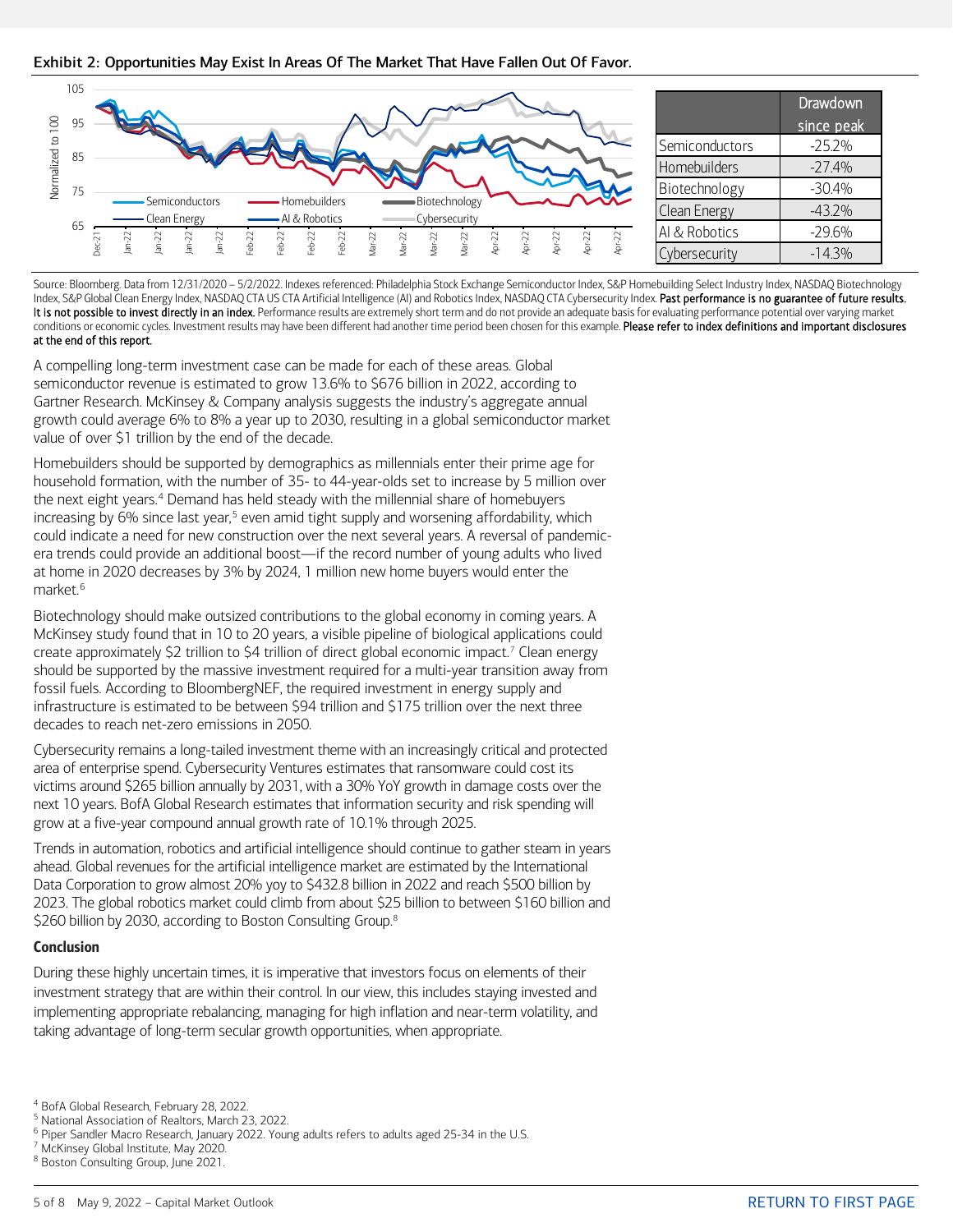## <span id="page-5-0"></span>THOUGHT OF THE WEEK

# Anatomy of the Equity Market Decline

#### *Arun Kumar,* Managing Director and Senior Portfolio Manager

Equity markets have struggled so far in 2022. After reaching an all-time high on the first trading day of 2022, the S&P 500 Index posted a return of -13% in the first four months of the year. However, examining the equity market decline yields some interesting observations.

According to Credit Suisse, since the start of the year, the forward earnings expectations have improved by +5.7% so far this year, while the P/E ratio has declined -18.0%; so the decline is driven completely and overwhelmingly by the compression in the P/E ratio.

Digging deeper, most of the damage in the P/E compression has occurred in the 100 most highly valued stocks (Exhibit 3)—where the change in P/E contributed to a decline of -25.5% with positive earnings growth limiting the loss to -21.8%. The other stocks in the S&P also declined—but by a much smaller 5.4%, with less of a detraction from multiple compression (-11.4%).

If there is a silver lining to this development, it is that the damage to the 100 most highly valued stocks and to Technology stocks has brought their *relative* valuation to the S&P 500 closer to their 20-year average. By contrast, other stocks and sectors in the S&P 500 have seen a slight improvement in their relative P/E valuation while still remaining below their 20-year average.

While risk and uncertainty remain in terms of Fed policy, geopolitics, and the coronavirus, the valuation repair to equity markets is perhaps well on its way to conclusion.

#### Portfolio Considerations

The equity market decline since the beginning of the year has been driven by the correction in valuation rather than a decline in expected earnings growth. A detailed look shows that the valuation correction is also more concentrated in the highly valued stocks, removing some of the excesses. This could be a healthy development for Equities.



### Exhibit 3: Valuation and Earnings Drivers of Market Performance Year-to-date.

Refinitiv, Factset. Data as of May 4, 2022. It is not possible to invest directly in an index. Past performance is no guarantee of future results. See Index Definitions at the end of this report.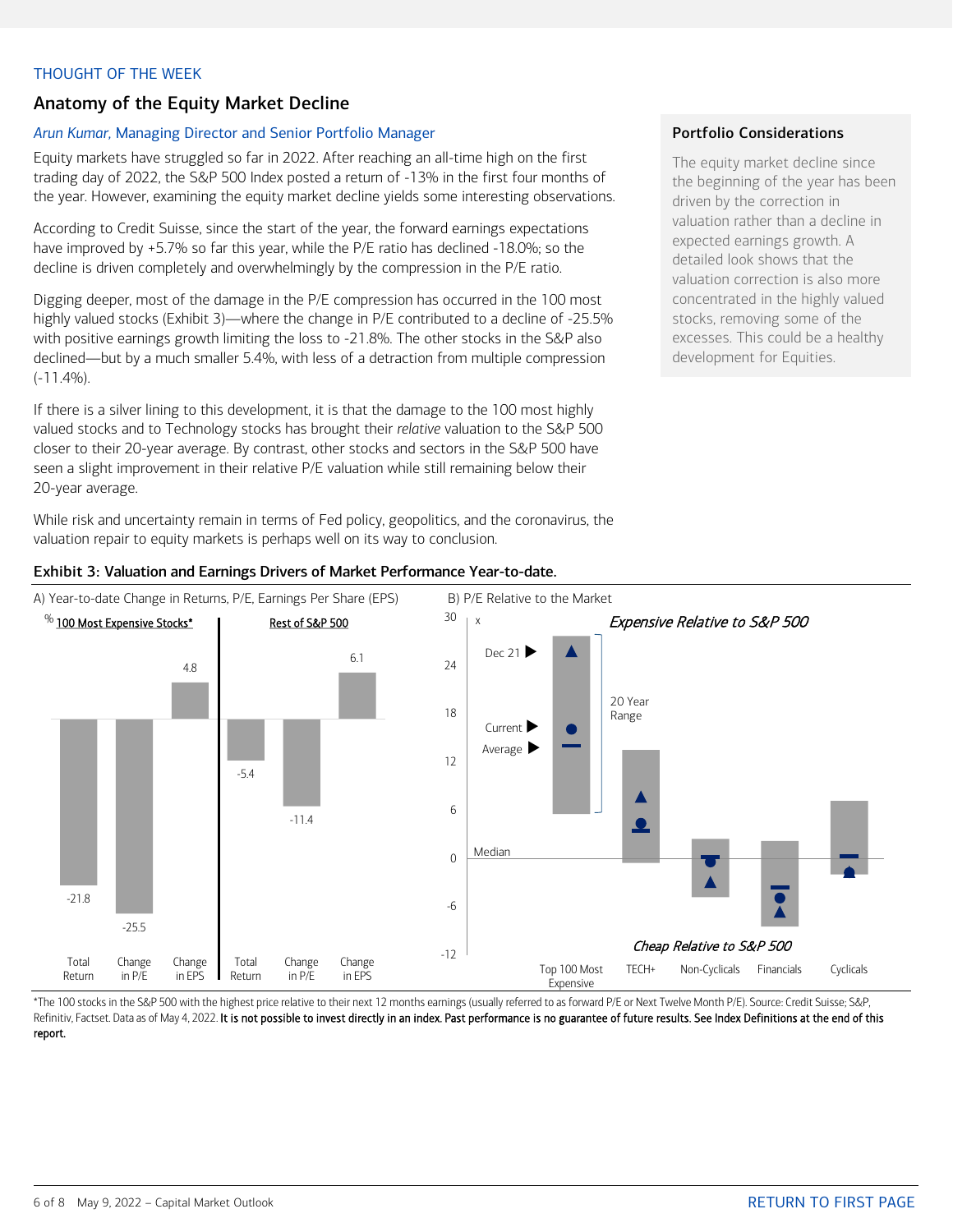## <span id="page-6-0"></span>MARKETS IN REVIEW

#### **Equities**

|                              | Total Return in USD (%) |        |            |         |  |  |  |
|------------------------------|-------------------------|--------|------------|---------|--|--|--|
|                              | Current                 | WTD    | <b>MTD</b> | YTD     |  |  |  |
| DJIA                         | 32,899.37               | $-0.2$ | $-0.2$     | $-8.9$  |  |  |  |
| <b>NASDAO</b>                | 12,144.66               | $-1.5$ | $-1.5$     | $-222$  |  |  |  |
| S&P 500                      | 4,123.34                | $-0.2$ | $-0.2$     | $-13.1$ |  |  |  |
| S&P 400 Mid Cap              | 2.480.95                | $-0.8$ | $-0.8$     | $-12.3$ |  |  |  |
| Russell 2000                 | 1,839.57                | $-1.3$ | $-1.3$     | $-17.8$ |  |  |  |
| <b>MSCI World</b>            | 2,762.21                | $-1.1$ | $-1.1$     | $-14.0$ |  |  |  |
| <b>MSCI EAFE</b>             | 1.972.82                | $-2.8$ | $-2.8$     | $-14.5$ |  |  |  |
| <b>MSCI Emerging Markets</b> | 1.031.50                | $-4.1$ | $-4.1$     | $-15.8$ |  |  |  |

#### Fixed Income†

| Total Return in USD (%) |            |            |          |  |  |
|-------------------------|------------|------------|----------|--|--|
| Current                 | <b>WTD</b> | <b>MTD</b> | YTD      |  |  |
| 3.56                    | $-1.21$    | $-1.21$    | $-11.13$ |  |  |
| 3.04                    | $-0.42$    | $-0.42$    | $-6.16$  |  |  |
| 3.32                    | $-0.75$    | $-0.75$    | $-9.50$  |  |  |
| 3.62                    | $-1.11$    | $-1.11$    | $-10.51$ |  |  |
| 4.46                    | $-1.32$    | $-1.32$    | $-13.89$ |  |  |
| 7.29                    | $-1.19$    | $-1.19$    | $-9.31$  |  |  |
| 0.81                    | 0.82       | 0.82       | 0.03     |  |  |
| 2.73                    | 2.71       | 2.71       | 0.73     |  |  |
| 3.13                    | 2.93       | 2.93       | 1.51     |  |  |
| 3.23                    | 3.00       | 3.00       | 1.90     |  |  |
|                         |            |            |          |  |  |

### Commodities & Currencies

|                                   |                         | Total Return in USD (%) |                          |  |            |  |  |  |
|-----------------------------------|-------------------------|-------------------------|--------------------------|--|------------|--|--|--|
| Commodities                       |                         | Current                 | <b>WTD</b><br><b>MTD</b> |  | <b>YTD</b> |  |  |  |
| <b>Bloomberg Commodity</b>        |                         | 278.81                  | 0.7<br>0.7               |  | 31.6       |  |  |  |
| WTI Crude \$/Barrel <sup>++</sup> |                         | 109.77                  | 49<br>49                 |  | 46.0       |  |  |  |
| Gold Spot \$/Ounce <sup>tt</sup>  |                         | 1883.81                 | $-0.7$<br>$-0.7$         |  | 3.0        |  |  |  |
|                                   | Total Return in USD (%) |                         |                          |  |            |  |  |  |
|                                   |                         | Prior                   | Prior                    |  | 2020       |  |  |  |
| Currencies                        | Current                 | Week Fnd                | Month End                |  | Year Fnd   |  |  |  |
| EUR/USD                           | 1.06                    | 1.05                    | 1.05                     |  | 114        |  |  |  |
| USD/JPY                           | 130.56                  | 129.70                  | 129.70                   |  | 115.08     |  |  |  |
| USD/CNH                           | 672                     | 6.64                    | 6.64                     |  | 6.36       |  |  |  |

## S&P Sector Returns



Sources: Bloomberg, Factset. Total Returns from the period of 5/2/2022 to 5/6/2022 † Bloomberg Barclays Indices. ††Spot price returns. All data as of the 5/6/2022 close. Data would differ if a different time period was displayed. Short term performance shown to illustrate more recent trend. Past performance is no guarantee of future results.

## Economic Forecasts (as of 5/6/2022)

|                                    | 2021A | 01 2022A | O <sub>2</sub> 2022E     | O3 2022E                 | 04 2022E                 | 2022F |
|------------------------------------|-------|----------|--------------------------|--------------------------|--------------------------|-------|
| Real global GDP (% y/y annualized) | 6.1   |          | $\overline{\phantom{0}}$ | $\overline{\phantom{a}}$ | $\overline{\phantom{a}}$ | 3.3   |
| Real U.S. GDP (% q/q annualized)   | 5.7   | $-1.4$   | 3.5                      | 2.5                      | 1.8                      | 2.7   |
| CPI inflation $(\% \gamma/\gamma)$ | 4.7   | 8.0      | 7.6                      | 7.0                      | 5.9                      | 7.1   |
| Core CPI inflation (% y/y)         | 3.6   | 6.3      | 5.4                      | 5.2                      | 5.0                      | 5.5   |
| Unemployment rate (%)              | 5.4   | 3.8      | 3.4                      | 32                       | 3.1                      | 3.4   |
| Fed funds rate, end period (%)     | 0.07  | 033      | 1.38                     | 713                      | 2.63                     |       |

The forecasts in the table above are the base line view from BofA Global Research. The Global Wealth & Investment Management (GWIM) Investment Strategy Committee (ISC) may make adjustments to this view over the course of the year and can express upside/downside to these forecasts. Historical data is sourced from Bloomberg, FactSet, and Haver Analytics. Past performance is no guarantee of future results. There can be no assurance that the forecasts will be achieved. Economic or financial forecasts are inherently limited and should not be relied on as indicators of future investment performance.

#### $A =$  Actual.  $E/* =$  Estimate.

Sources: BofA Global Research; GWIM ISC as of May 6, 2022. BofA Global Research is research produced by BofA Securities, Inc. ("BofAS") and/or one or more of its affiliates. BofAS is a registered broker-dealer, Member SIPC, and wholly owned subsidiary of Bank of America Corporation.

### Asset Class Weightings (as of 5/3/2022) CIO Equity Sector Views

|                                     | CIO View  |           |                     |                                   |  |                            | CIO View  |           |           |           |                                |
|-------------------------------------|-----------|-----------|---------------------|-----------------------------------|--|----------------------------|-----------|-----------|-----------|-----------|--------------------------------|
| <b>Asset Class</b>                  |           |           | Underweight Neutral | Overweight                        |  | Sector                     |           |           |           |           | Underweight Neutral Overweight |
| Equities                            | $\bullet$ | $\bullet$ | $\bullet$           | O<br>$\color{red} \bullet$        |  | Energy                     | ó         |           |           |           |                                |
| U.S. Large Cap                      | $\bullet$ | $\bullet$ | $\bullet$           | ∩<br>$\bullet$                    |  | <b>Financials</b>          | $\bullet$ | $\bullet$ | $\bullet$ | O         | ۰                              |
| U.S. Mid Cap                        | ۰         | ö         | $\bullet$           | O<br>۰                            |  | Real Estate                | $\bullet$ | $\bullet$ |           | ∩         | $\bullet$                      |
| U.S. Small Cap                      | ۰         | $\bullet$ | $\bullet$           | O<br>$\bullet$                    |  | <b>Materials</b>           | $\bullet$ | $\bullet$ | $\bullet$ | ∩         | $\bullet$                      |
| International Developed             | $\bullet$ | Ο         |                     | $\ddot{\phantom{a}}$<br>$\bullet$ |  |                            |           |           |           |           |                                |
| <b>Emerging Markets</b>             | $\bullet$ | $\bullet$ | Ο                   | $\bullet$<br>$\bullet$            |  | Healthcare                 | $\bullet$ | $\bullet$ |           | ∩         | $\bullet$                      |
| Fixed Income                        | $\bullet$ | ∩         | $\bullet$           | $\bullet$<br>$\bullet$            |  | <b>Utilities</b>           |           | $\bullet$ | ∩         | $\bullet$ | $\bullet$                      |
| U.S. Investment Grade<br>Taxable    |           |           | ó                   | ó<br>٥                            |  | Information<br>Technology  | ó         | $\bullet$ |           |           |                                |
| International                       |           | $\bullet$ | $\bullet$           | $\bullet$<br>$\bullet$            |  | <b>Industrials</b>         | $\bullet$ | $\bullet$ | ∩         |           |                                |
| Global High Yield Taxable           |           |           | ö                   | $\bullet$<br>$\bullet$            |  | Consumer                   |           |           |           |           |                                |
| U.S. Investment Grade<br>Tax Exempt |           |           | ∩                   | $\bullet$<br>$\bullet$            |  | Discretionary              | ۰         |           |           |           |                                |
| U.S. High Yield Tax Exempt          |           |           | $\bullet$           | $\bullet$<br>$\bullet$            |  | Consumer<br><b>Staples</b> |           |           | ó         | $\bullet$ | $\triangleq$                   |
| Alternative Investments*            |           |           |                     |                                   |  | Communication              |           |           |           |           |                                |
| Hedge Funds                         |           |           |                     |                                   |  | Services                   |           |           |           | ۰         | $\bullet$                      |
| Private Equity                      |           |           |                     |                                   |  |                            |           |           |           |           |                                |
| Real Estate                         |           |           |                     |                                   |  |                            |           |           |           |           |                                |
| Tangible Assets /<br>Commodities    |           |           |                     |                                   |  |                            |           |           |           |           |                                |
| Cash                                |           |           |                     |                                   |  |                            |           |           |           |           |                                |

\*Many products that pursue Alternative Investment strategies, specifically Private Equity and Hedge Funds, are available only to qualified investors. CIO asset class views are relative to the CIO Strategic Asset Allocation (SAA) of a multi-asset portfolio. Source: Chief Investment Office as of May 3, 2022. All sector and asset allocation recommendations must be considered in the context of an individual investor's goals, time horizon, liquidity needs and risk tolerance. Not all recommendations will be in the best interest of all investors.